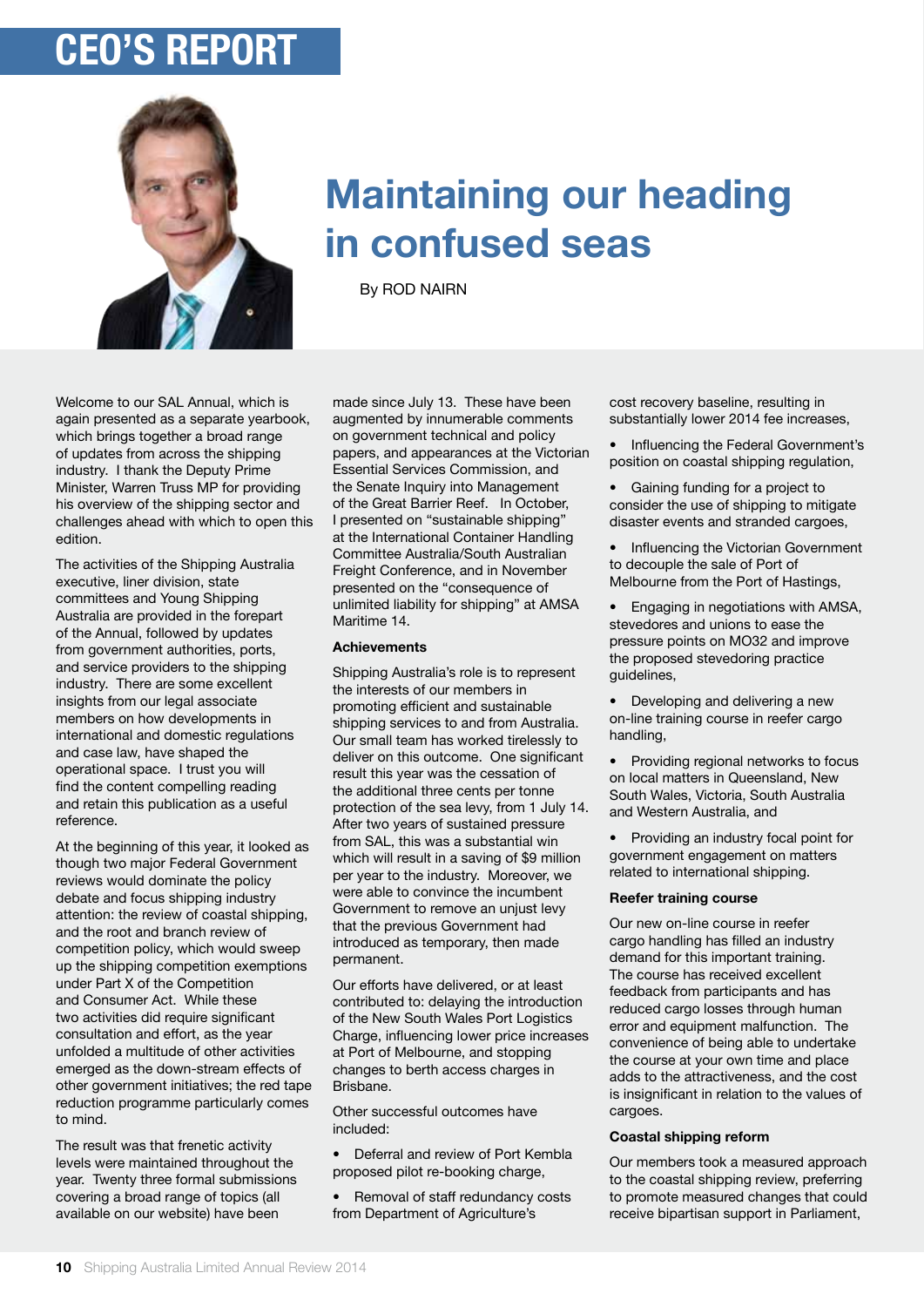and yet enable Australian industries, primary producers and consumers to gain the benefits of economically moving Australia's domestic long haul freight by sea. As the year has progressed we hear voices in harmony all calling for reform of coastal shipping regulation, the ACCC has provided a detailed criticism of the current protectionist regime and its costs to Australia's economy in its recent response to the draft Harper competition report. Shipping Australia doesn't always see eye to eye with the ACCC but we are in full accord on this topic.

The shipping industry is speaking with one voice on this matter, calling for urgent changes to remove obstacles to efficient coastal trade. While the previous coastal shipping reforms were well intentioned, they didn't deliver the right result and need urgent change. What we have seen is cargo that used to be carried by sea, now being moved by road and rail, this hurts.

Coastal shipping reform that increases the volumes of long haul cargo carried by sea will be a win-win outcome being:

- more cost effective than road and rail.
- internationally competitive to prevent import substitution,

• more environmentally friendly - 20 times less green-house gas emissions than road and four times less than rail, and

• 20 times safer than rail and 100 times safer than road.

More coastal shipping will provide more jobs for Australians ashore and opportunities for Australians to work in the maritime sector both at sea, and on the waterfront.

For the good of Australia's overall prosperity, I urge all parliamentarians to work together to save thousands of Australian jobs in primary industries and manufacturing sectors, by releasing the chains of protectionist over-regulation and allowing coastal shipping to flourish.

#### **Competition review**

Our 34 page submission to the Harper competition review was primarily focussed on the importance of retention of Part X of the Competition and Consumer Act. Of more than 316 submissions to the review, only two called for the abolition of Part X one from the ACCC and one from the former ACCC head, Allan Fells. Neither provided any evidence or case studies to support their ideological views.

Shipping Australia is disappointed that the draft report released by the



Competition Review Panel recommended removal of the existing shipping exemptions in Part X, particularly as not one of the users or providers of shipping services in Australia recommended this outcome.

Part X currently provides both the certainty of levels of service that shippers require and the certainty that carriers need to decide to invest in providing ships on Australian routes. The current system is promoting competition, as evidenced by the most competitive shipping rates ever seen, with at least 25 international shipping companies providing services to Australia.

Unfortunately, the proposed changes would bring uncertainty by replacing clear legislation with an, as yet, undefined block exemption process to be developed in consultation with the shipping industry, but no doubt driven by the dogma of the ACCC. Anything falling outside these unknown limits will require the full authorisation process, which even the Panel agrees, "might lead to unnecessary compliance costs".

Our response to the draft report, submitted in November, focussed on the above issues and urged the panel to reconsider the need to increase bureaucracy and uncertainty, which would clearly raise barriers to participation, reduce competition and increase shipping rates. We trust that with further analysis they will realise that the current system is working and that there is no problem that needs to be fixed.

#### **Port privatisation**

Shipping Australia has never been ideologically opposed to privatisation, which we believe can work well and provide more flexible investment to

improve services. However, during this year our members have seen shortterm negative impacts on their costs of operations resulting directly or indirectly from port privatisations. At Port Botany, the combined effects of the introduction of an additional four dollars per TEU port logistics charge, plus a general price increase in July increased the average full container wharfage by more than 8 per cent. At the same time a 9.64 per cent increase in navigation and pilotage charges controlled by the Port Authority of New South Wales, was a bitter pill to swallow. Most recently, Port of Newcastle's announcement of a 3.9 per cent increase in non-coal charges and a restructure of coal tariffs that equates to an increase of greater than 60 per cent is one that we just can't accept. Such action seems unjust when shippers are locked into long-term contracts with suppliers who only ship through Newcastle.

The ACCC has criticised the lack of price oversight mechanisms and the locking in of guaranteed monopolies in the New South Wales port sales, we can only agree. We urge the new Daniel Andrews' Victorian Government not to embed such anti-competitive provisions, which would no doubt boost the sale price, in the lease of Port of Melbourne. If he does, the legacy of higher port charges will be paid by future generations.

#### **Industrial action**

Industrial action on the waterfront has been an increasing feature this year. Though numerous threats of industrial action by maritime unions were averted at Port Hedland, the cost to the industry has still been high, and generous settlements are an enduring burden. Most recently there has been significant disruption during the current bargaining rounds at DP World's terminals in all